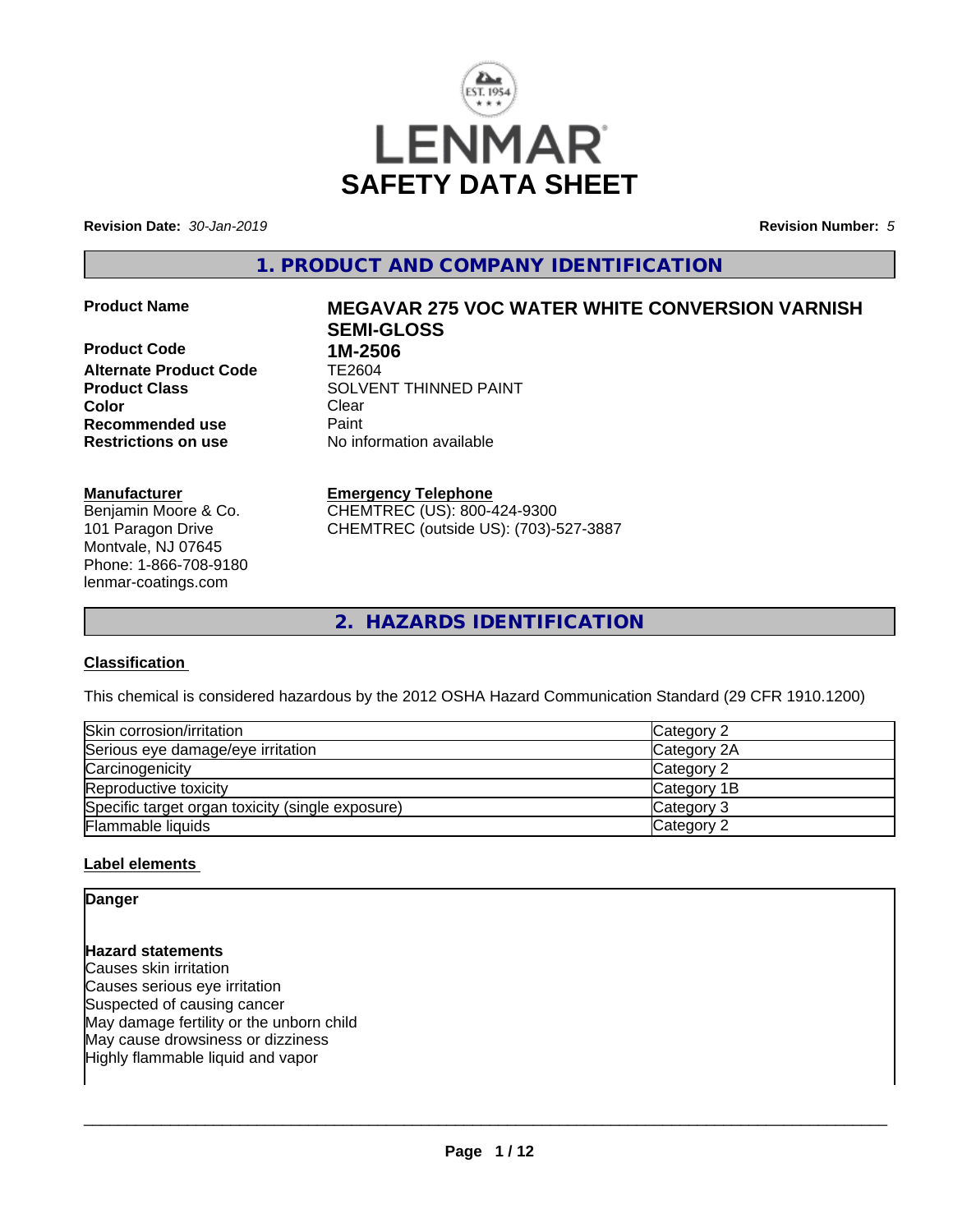#### 1M-2506 - **MEGAVAR 275 VOC WATER WHITE CONVERSION VARNISH SEMI-GLOSS**



**Appearance** liquid **Odor** solvent

# **Precautionary Statements - Prevention**

Obtain special instructions before use Do not handle until all safety precautions have been read and understood Use personal protective equipment as required Wash face, hands and any exposed skin thoroughly after handling Wear eye/face protection Avoid breathing dust/fume/gas/mist/vapors/spray Use only outdoors or in a well-ventilated area Keep away from heat, hot surfaces, sparks, open flames and other ignition sources. No smoking Keep container tightly closed Ground/bond container and receiving equipment Use explosion-proof electrical/ventilating/lighting/equipment Use only non-sparking tools Take precautionary measures against static discharge Keep cool **Precautionary Statements - Response**

IF exposed or concerned: Get medical advice/attention **Eyes**

IF IN EYES: Rinse cautiously with water for several minutes. Remove contact lenses, if present and easy to do. Continue rinsing

If eye irritation persists: Get medical advice/attention

**Skin**

If skin irritation occurs: Get medical advice/attention

IF ON SKIN (or hair): Remove/Take off immediately all contaminated clothing. Rinse skin with water/shower Wash contaminated clothing before reuse

# **Inhalation**

IF INHALED: Remove victim to fresh air and keep at rest in a position comfortable for breathing **Fire**

In case of fire: Use CO2, dry chemical, or foam for extinction

# **Precautionary Statements - Storage**

Store locked up

Store in a well-ventilated place. Keep container tightly closed

# **Precautionary Statements - Disposal**

Dispose of contents/container to an approved waste disposal plant

# **Hazards not otherwise classified (HNOC)**

Rags, steel wool or waste soaked with this product may spontaneously catch fire if improperly discarded

# **Other information**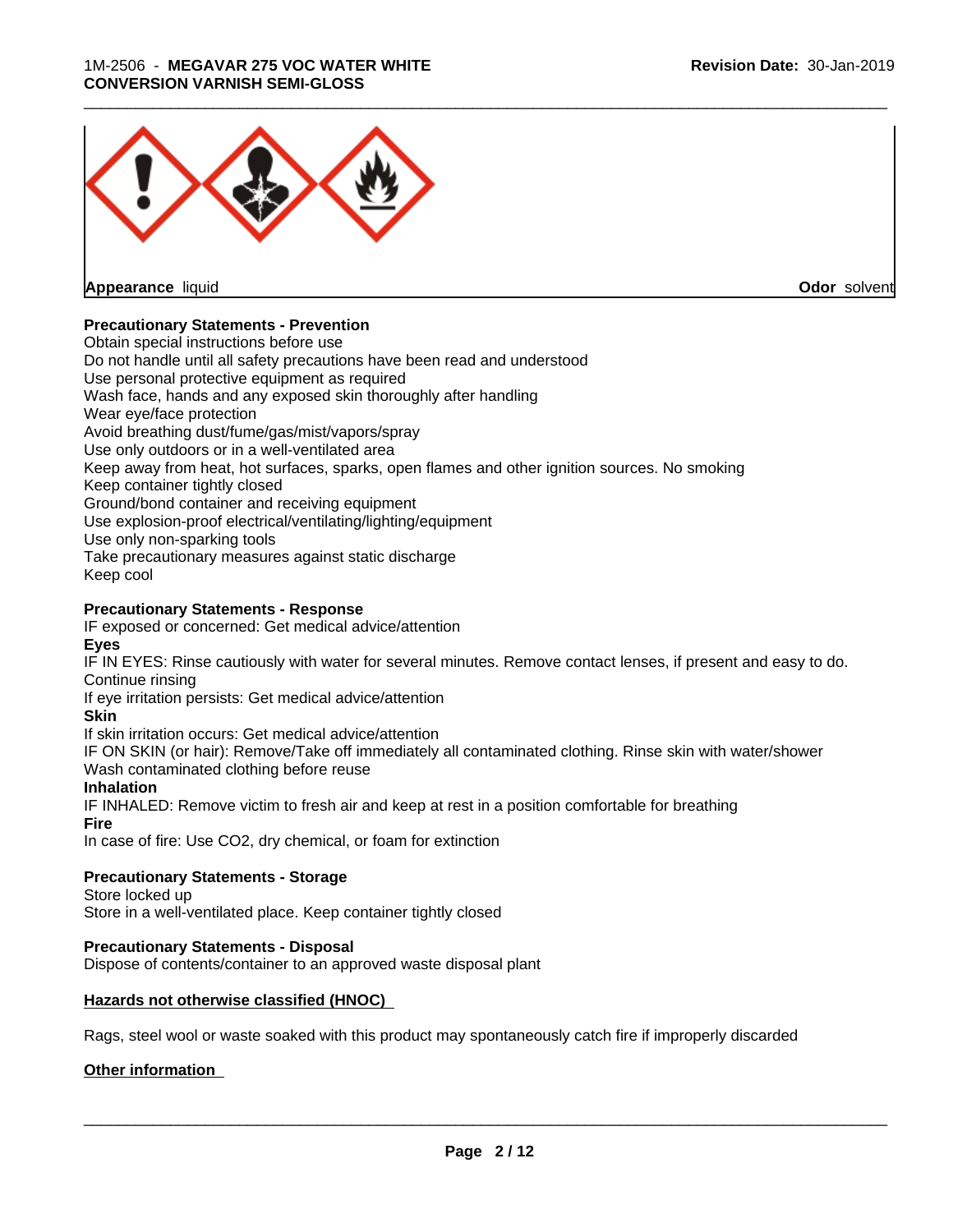No information available

# **Other hazards**

 **IMPORTANT:** Designed to be mixed with other components. Mixture will have hazards of all components. Before opening packages, read all warning labels. Follow all precautions.

# **3. COMPOSITION INFORMATION ON COMPONENTS**

\_\_\_\_\_\_\_\_\_\_\_\_\_\_\_\_\_\_\_\_\_\_\_\_\_\_\_\_\_\_\_\_\_\_\_\_\_\_\_\_\_\_\_\_\_\_\_\_\_\_\_\_\_\_\_\_\_\_\_\_\_\_\_\_\_\_\_\_\_\_\_\_\_\_\_\_\_\_\_\_\_\_\_\_\_\_\_\_\_\_\_\_\_

| <b>Chemical name</b>     | CAS No.        | Weight-%    |
|--------------------------|----------------|-------------|
| Acetone                  | 67-64-1        | $30 - 35$   |
| 4-Chlorobenzotrifluoride | 98-56-6        | $15 - 20$   |
| n-Butyl acetate          | 123-86-4       | $5 - 10$    |
| cellulose, nitrate       | 9004-70-0      | $5 - 10$    |
| Butyl benzyl phthalate   | 85-68-7        | - 5         |
| Soybean oil, epoxidized  | 8013-07-8      | - 5         |
| 2,6-Dimethyl-4-Heptanone | 108-83-8       | l - 5       |
| Ethyl benzene            | $100 - 41 - 4$ | $0.1 - 0.5$ |

# **4. FIRST AID MEASURES**

#### **Description of first aid measures**

| <b>General Advice</b>                            | If symptoms persist, call a physician. Show this safety data sheet to the doctor in<br>attendance.                                                                                               |
|--------------------------------------------------|--------------------------------------------------------------------------------------------------------------------------------------------------------------------------------------------------|
| <b>Eye Contact</b>                               | Immediately flush with plenty of water. After initial flushing, remove any contact<br>lenses and continue flushing for at least 15 minutes. If eye irritation persists,<br>consult a specialist. |
| <b>Skin Contact</b>                              | Wash off immediately with soap and plenty of water removing all contaminated<br>clothes and shoes. If skin irritation persists, call a physician.                                                |
| <b>Inhalation</b>                                | Move to fresh air. If symptoms persist, call a physician.<br>If not breathing, give artificial respiration. Call a physician immediately.                                                        |
| Ingestion                                        | Clean mouth with water and afterwards drink plenty of water. Do not induce<br>vomiting without medical advice. Never give anything by mouth to an unconscious<br>person. Consult a physician.    |
| <b>Protection Of First-Aiders</b>                | Use personal protective equipment.                                                                                                                                                               |
| <b>Most Important</b><br><b>Symptoms/Effects</b> | No information available.                                                                                                                                                                        |
| <b>Notes To Physician</b>                        | Treat symptomatically.                                                                                                                                                                           |
|                                                  | FIRE FIQUEINA MEMOURER                                                                                                                                                                           |

# **5. FIRE-FIGHTING MEASURES**

| <b>Flammable Properties</b>         | Vapors may travel considerable distance to a source of<br>ignition and flash back. Vapors may cause flash fire. |
|-------------------------------------|-----------------------------------------------------------------------------------------------------------------|
| <b>Suitable Extinguishing Media</b> | Foam, dry powder or water. Use extinguishing measures                                                           |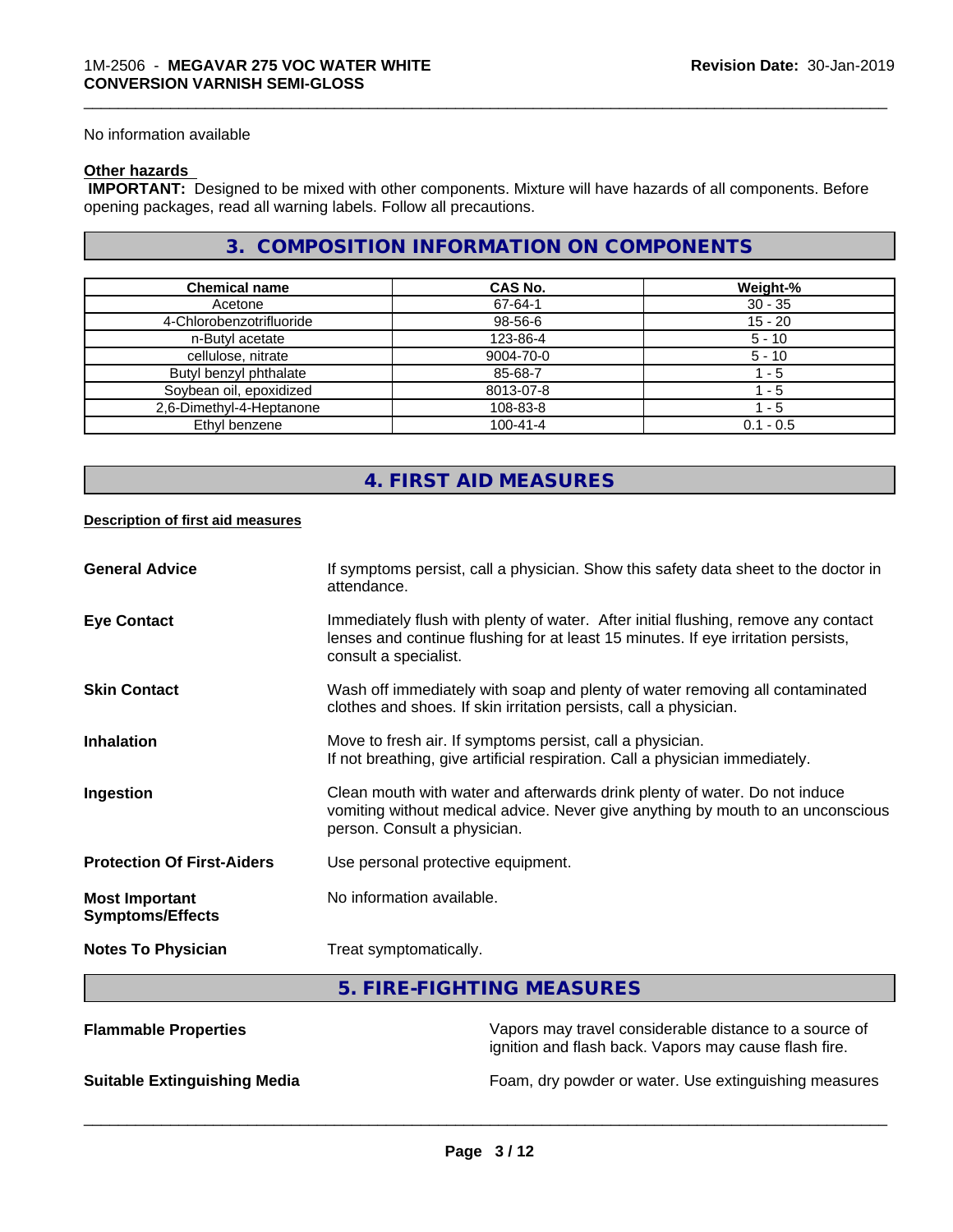|                                                                                     |                        | surrounding environment.                                                                                                                                                                                                                                                                       | that are appropriate to local circumstances and the |  |
|-------------------------------------------------------------------------------------|------------------------|------------------------------------------------------------------------------------------------------------------------------------------------------------------------------------------------------------------------------------------------------------------------------------------------|-----------------------------------------------------|--|
| <b>Protective Equipment And Precautions For</b><br><b>Firefighters</b>              |                        | As in any fire, wear self-contained breathing apparatus<br>pressure-demand, MSHA/NIOSH (approved or equivalent)<br>and full protective gear.                                                                                                                                                   |                                                     |  |
| <b>Hazardous combustion products</b>                                                |                        | Burning may result in carbon dioxide, carbon monoxide<br>and other combustion products of varying composition<br>which may be toxic and/or irritating.                                                                                                                                         |                                                     |  |
| <b>Specific Hazards Arising From The Chemical</b>                                   |                        | Flammable. Flash back possible over considerable<br>distance. Keep product and empty container away from<br>heat and sources of ignition. Closed containers may<br>rupture if exposed to fire or extreme heat. Thermal<br>decomposition can lead to release of irritating gases and<br>vapors. |                                                     |  |
| <b>Sensitivity To Mechanical Impact</b>                                             |                        | No                                                                                                                                                                                                                                                                                             |                                                     |  |
| <b>Sensitivity To Static Discharge</b>                                              |                        | Yes                                                                                                                                                                                                                                                                                            |                                                     |  |
| <b>Flash Point Data</b><br>Flash Point (°F)<br>Flash Point (°C)<br><b>Method</b>    |                        | 60<br>16<br><b>PMCC</b>                                                                                                                                                                                                                                                                        |                                                     |  |
| <b>Flammability Limits In Air</b>                                                   |                        |                                                                                                                                                                                                                                                                                                |                                                     |  |
| Lower flammability limit:<br><b>Upper flammability limit:</b>                       |                        | Not available<br>Not available                                                                                                                                                                                                                                                                 |                                                     |  |
| Health: 2<br><b>NFPA</b>                                                            | <b>Flammability: 3</b> | Instability: 0                                                                                                                                                                                                                                                                                 | <b>Special: Not Applicable</b>                      |  |
| <b>NFPA Legend</b><br>0 - Not Hazardous<br>1 - Slightly<br>2 - Moderate<br>3 - High |                        |                                                                                                                                                                                                                                                                                                |                                                     |  |

4 - Severe

*The ratings assigned are only suggested ratings, the contractor/employer has ultimate responsibilities for NFPA ratings where this system is used.*

*Additional information regarding the NFPA rating system is available from the National Fire Protection Agency (NFPA) at www.nfpa.org.*

# **6. ACCIDENTAL RELEASE MEASURES**

| <b>Personal Precautions</b> | Remove all sources of ignition. Take precautions to prevent flashback. Ground<br>and bond all containers and handling equipment. Take precautionary measures<br>against static discharges. Ensure adequate ventilation. Avoid contact with skin,<br>eyes and clothing. Use personal protective equipment. |
|-----------------------------|-----------------------------------------------------------------------------------------------------------------------------------------------------------------------------------------------------------------------------------------------------------------------------------------------------------|
| <b>Other Information</b>    | Prevent further leakage or spillage if safe to do so. Do not allow material to<br>contaminate ground water system. Prevent product from entering drains. Do not                                                                                                                                           |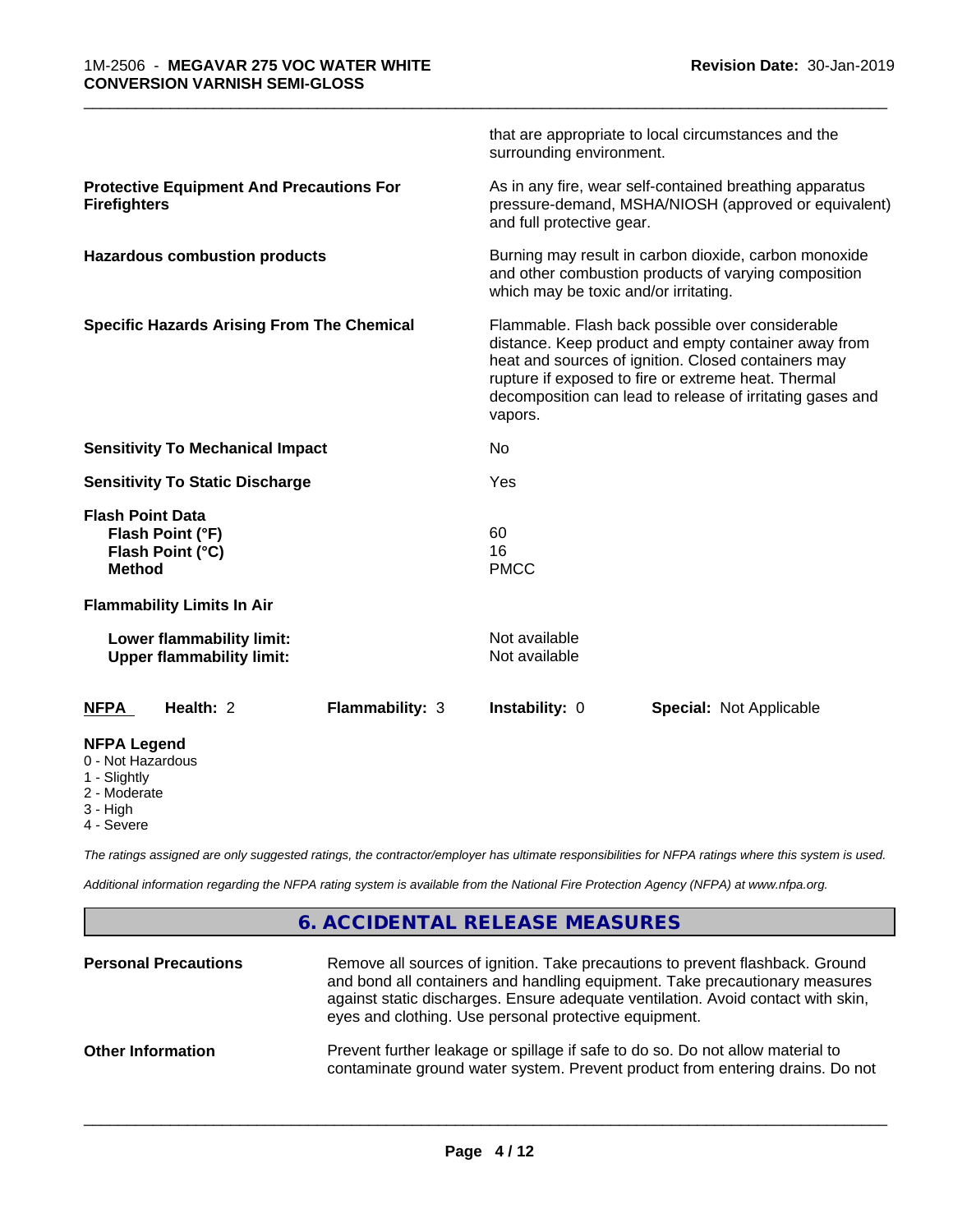|                                  | flush into surface water or sanitary sewer system. Local authorities should be<br>advised if significant spillages cannot be contained.                                                                                                                                                                                                                                                                                                        |
|----------------------------------|------------------------------------------------------------------------------------------------------------------------------------------------------------------------------------------------------------------------------------------------------------------------------------------------------------------------------------------------------------------------------------------------------------------------------------------------|
| <b>Environmental precautions</b> | See Section 12 for additional Ecological Information.                                                                                                                                                                                                                                                                                                                                                                                          |
| <b>Methods for Cleaning Up</b>   | Dam up. Soak up with inert absorbent material. Use a non-sparking or explosion<br>proof means to transfer material to a sealed, appropriate container for disposal.<br>Clean contaminated surface thoroughly.                                                                                                                                                                                                                                  |
|                                  | 7. HANDLING AND STORAGE                                                                                                                                                                                                                                                                                                                                                                                                                        |
| <b>Handling</b>                  | Avoid contact with skin, eyes and clothing. Wear personal protective equipment.<br>Do not breathe vapors or spray mist. Use only in ventilated areas. Prevent vapor<br>build-up by providing adequate ventilation during and after use.                                                                                                                                                                                                        |
|                                  | Take precautionary measures against static discharges. To avoid ignition of<br>vapors by static electricity discharge, all metal parts of the equipment must be<br>grounded. Keep away from heat, sparks and flame. Do not smoke. Extinguish all<br>flames and pilot lights, and turn off stoves, heaters, electric motors and other<br>sources of ignition during use and until all vapors are gone. Ignition and/or flash<br>back may occur. |
| <b>Storage</b>                   | Keep containers tightly closed in a dry, cool and well-ventilated place. Keep away<br>from heat. Keep away from open flames, hot surfaces and sources of ignition.<br>Keep in properly labeled containers. Keep out of the reach of children.                                                                                                                                                                                                  |
|                                  | <b>DANGER</b> - Rags, steel wool or waste soaked with this product may<br>spontaneously catch fire if improperly discarded. Immediately after use, place<br>rags, steel wool or waste in a sealed water-filled metal container.                                                                                                                                                                                                                |
| <b>Incompatible Materials</b>    | Incompatible with strong acids and bases and strong oxidizing agents.                                                                                                                                                                                                                                                                                                                                                                          |
|                                  | Technical measures/Precautions Ensure adequate ventilation. Use only where airflow will keep vapors from building<br>up in or near the work area in adjoining rooms. Comply with all national, state, and<br>local codes pertaining to the storage, handling, dispensing and disposal of<br>flammable liquids.                                                                                                                                 |
|                                  | Dissipate static electricity during transfer by grounding and bonding containers<br>and equipment before transferring material. All equipment should be non-sparking<br>and explosion proof. Use explosion proof electrical equipment for ventilation,<br>lighting and material handling.                                                                                                                                                      |

# **8. EXPOSURE CONTROLS/PERSONAL PROTECTION**

# **Exposure Limits**

| <b>Chemical name</b>     | <b>ACGIH TLV</b>           | <b>OSHA PEL</b>              |
|--------------------------|----------------------------|------------------------------|
| Acetone                  | 250 ppm - TWA              | 1000 ppm - TWA               |
|                          | 500 ppm - STEL             | 2400 mg/m <sup>3</sup> - TWA |
| 4-Chlorobenzotrifluoride | $2.5 \text{ mg/m}^3$ - TWA | $2.5 \text{ mg/m}^3$ - TWA   |
| n-Butyl acetate          | 150 ppm - TWA              | 150 ppm - TWA                |
|                          | 200 ppm - STEL             | 710 mg/m <sup>3</sup> - TWA  |
| 2,6-Dimethyl-4-Heptanone | 25 ppm - TWA               | 50 ppm - TWA                 |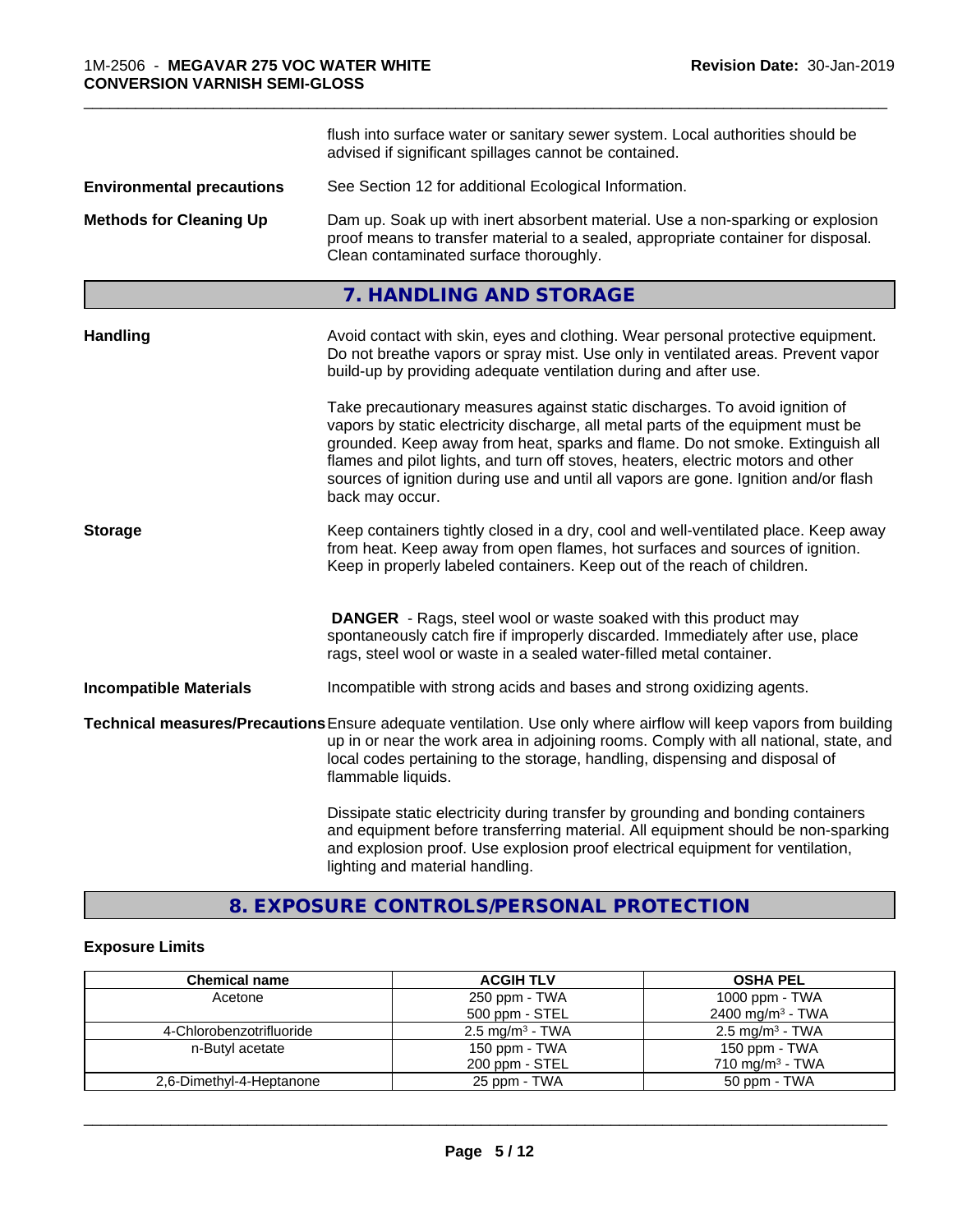|                                                                                                                                                                |                                                                                                                                                                                                                                                                                                                                                                     | 290 mg/m <sup>3</sup> - TWA                  |
|----------------------------------------------------------------------------------------------------------------------------------------------------------------|---------------------------------------------------------------------------------------------------------------------------------------------------------------------------------------------------------------------------------------------------------------------------------------------------------------------------------------------------------------------|----------------------------------------------|
| Ethyl benzene                                                                                                                                                  | 20 ppm - TWA                                                                                                                                                                                                                                                                                                                                                        | 100 ppm - TWA<br>435 mg/m <sup>3</sup> - TWA |
| Legend<br>OSHA - Occupational Safety & Health Administration Exposure Limits<br>N/E - Not Established                                                          | ACGIH - American Conference of Governmental Industrial Hygienists Exposure Limits                                                                                                                                                                                                                                                                                   |                                              |
| <b>Appropriate engineering</b><br>controls                                                                                                                     |                                                                                                                                                                                                                                                                                                                                                                     |                                              |
| <b>Engineering Measures</b>                                                                                                                                    | Ensure adequate ventilation, especially in confined areas.                                                                                                                                                                                                                                                                                                          |                                              |
| <b>Personal Protective Equipment</b>                                                                                                                           |                                                                                                                                                                                                                                                                                                                                                                     |                                              |
| <b>Eye/Face Protection</b>                                                                                                                                     | Safety glasses with side-shields. If splashes are likely to occur, wear Tightly<br>fitting safety goggles.                                                                                                                                                                                                                                                          |                                              |
| <b>Skin Protection</b>                                                                                                                                         | Long sleeved clothing. Protective gloves.                                                                                                                                                                                                                                                                                                                           |                                              |
| <b>Respiratory Protection</b>                                                                                                                                  | Use only with adequate ventilation. In operations where exposure limits are<br>exceeded, use a NIOSH approved respirator that has been selected by a<br>technically qualified person for the specific work conditions. When spraying the<br>product or applying in confined areas, wear a NIOSH approved respirator<br>specified for paint spray or organic vapors. |                                              |
| Avoid contact with skin, eyes and clothing. Remove and wash contaminated<br><b>Hygiene Measures</b><br>clothing before re-use. Wash thoroughly after handling. |                                                                                                                                                                                                                                                                                                                                                                     |                                              |

# **9. PHYSICAL AND CHEMICAL PROPERTIES**

| Appearance                        | liquid                   |
|-----------------------------------|--------------------------|
| Odor                              | solvent                  |
| <b>Odor Threshold</b>             | No information available |
| Density (Ibs/gal)                 | $8.1 - 8.5$              |
| <b>Specific Gravity</b>           | $0.96 - 1.03$            |
| рH                                | No information available |
| <b>Viscosity (cps)</b>            | No information available |
| Solubility(ies)                   | No information available |
| <b>Water solubility</b>           | No information available |
| <b>Evaporation Rate</b>           | No information available |
| Vapor pressure @20 °C (kPa)       | No information available |
| Vapor density                     | No information available |
| Wt. % Solids                      | $30 - 40$                |
| <b>Vol. % Solids</b>              | $25 - 35$                |
| Wt. % Volatiles                   | $60 - 70$                |
| Vol. % Volatiles                  | $65 - 75$                |
| <b>VOC Regulatory Limit (g/L)</b> | < 275                    |
| <b>Boiling Point (°F)</b>         | 136                      |
| <b>Boiling Point (°C)</b>         | 58                       |
| <b>Freezing Point (°F)</b>        | No information available |
| <b>Freezing Point (°C)</b>        | No information available |
| Flash Point (°F)                  | 60                       |
| Flash Point (°C)                  | 16                       |
| <b>Method</b>                     | <b>PMCC</b>              |
| Flammability (solid, gas)         | Not applicable           |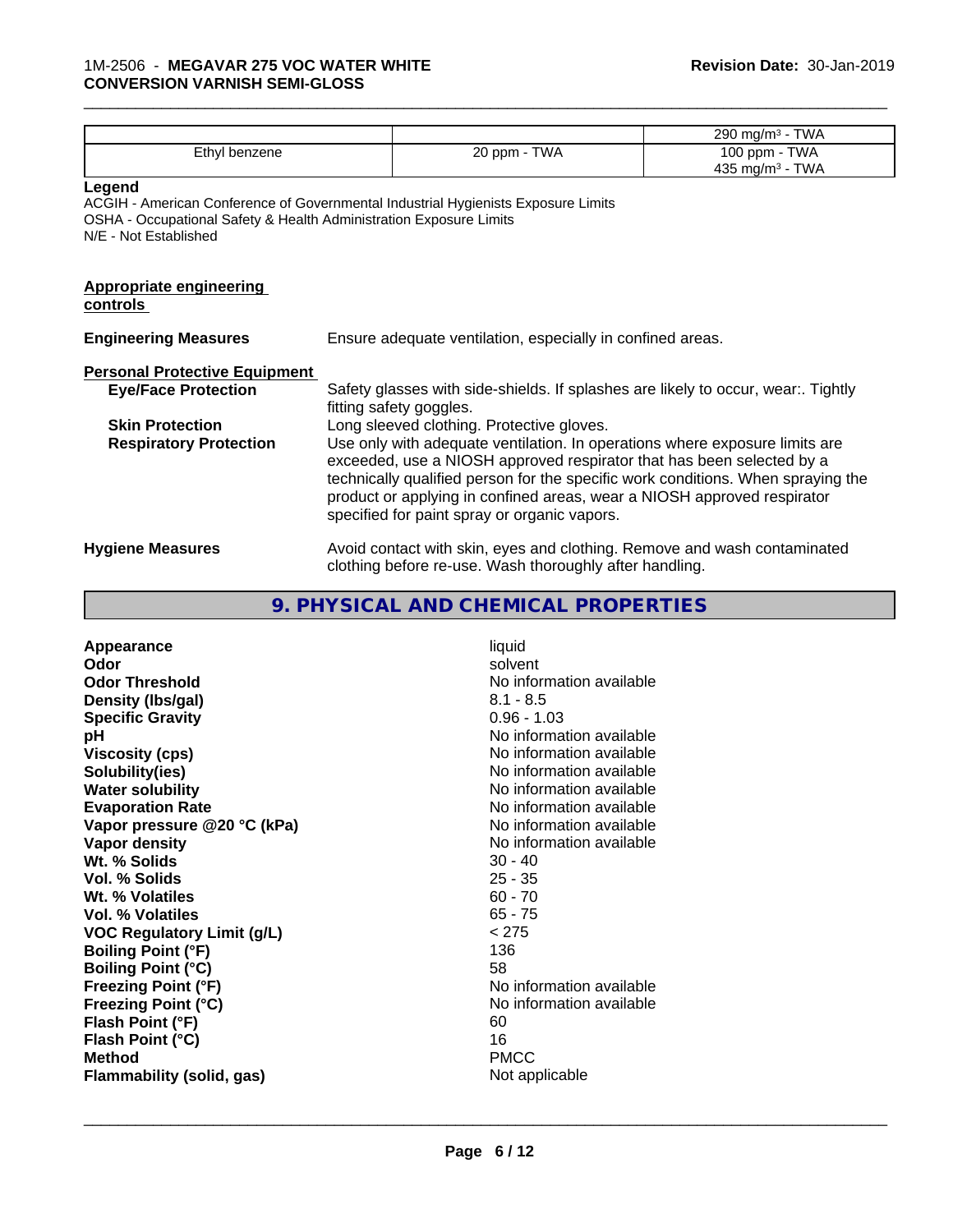**Upper flammability limit:**<br> **Lower flammability limit:** No information available<br>
No information available **Lower flammability limit:**<br> **Autoignition Temperature (°F)**<br>
Mo information available<br>
No information available Autoignition Temperature (°F)<br>
Autoignition Temperature (°C)<br>
No information available Autoignition Temperature (°C)<br>
Decomposition Temperature (°F)<br>
No information available **Decomposition Temperature (°F)**<br> **Decomposition Temperature (°C)**<br>
No information available<br>
No information available **Decomposition Temperature (°C) Partition coefficient** 

\_\_\_\_\_\_\_\_\_\_\_\_\_\_\_\_\_\_\_\_\_\_\_\_\_\_\_\_\_\_\_\_\_\_\_\_\_\_\_\_\_\_\_\_\_\_\_\_\_\_\_\_\_\_\_\_\_\_\_\_\_\_\_\_\_\_\_\_\_\_\_\_\_\_\_\_\_\_\_\_\_\_\_\_\_\_\_\_\_\_\_\_\_

# **10. STABILITY AND REACTIVITY**

| <b>Reactivity</b>                       | No data available                                                                                                         |
|-----------------------------------------|---------------------------------------------------------------------------------------------------------------------------|
| <b>Chemical Stability</b>               | Stable under normal conditions. Hazardous polymerisation<br>does not occur.                                               |
| <b>Conditions to avoid</b>              | Keep away from open flames, hot surfaces, static<br>electricity and sources of ignition. Sparks. Elevated<br>temperature. |
| <b>Incompatible Materials</b>           | Incompatible with strong acids and bases and strong<br>oxidizing agents.                                                  |
| <b>Hazardous Decomposition Products</b> | Thermal decomposition can lead to release of irritating<br>gases and vapors.                                              |
| Possibility of hazardous reactions      | None under normal conditions of use.                                                                                      |

# **11. TOXICOLOGICAL INFORMATION**

| <b>Product Information</b>                      |                                                                                                                                                                                                                                                                                                                                                                                                                                                  |  |  |
|-------------------------------------------------|--------------------------------------------------------------------------------------------------------------------------------------------------------------------------------------------------------------------------------------------------------------------------------------------------------------------------------------------------------------------------------------------------------------------------------------------------|--|--|
| Information on likely routes of exposure        |                                                                                                                                                                                                                                                                                                                                                                                                                                                  |  |  |
| <b>Principal Routes of Exposure</b>             | Eye contact, skin contact and inhalation.                                                                                                                                                                                                                                                                                                                                                                                                        |  |  |
| <b>Acute Toxicity</b>                           |                                                                                                                                                                                                                                                                                                                                                                                                                                                  |  |  |
| <b>Product Information</b>                      | Repeated or prolonged exposure to organic solvents may lead to permanent brain<br>and nervous system damage. Intentional misuse by deliberately concentrating and<br>inhaling vapors may be harmful or fatal.                                                                                                                                                                                                                                    |  |  |
|                                                 | Symptoms related to the physical, chemical and toxicological characteristics                                                                                                                                                                                                                                                                                                                                                                     |  |  |
| <b>Symptoms</b>                                 | No information available                                                                                                                                                                                                                                                                                                                                                                                                                         |  |  |
|                                                 | Delayed and immediate effects as well as chronic effects from short and long-term exposure                                                                                                                                                                                                                                                                                                                                                       |  |  |
| Eye contact<br><b>Skin contact</b><br>Ingestion | Causes serious eye irritation. May cause redness, itching, and pain.<br>May cause skin irritation and/or dermatitis. Prolonged skin contact may defat the<br>skin and produce dermatitis.<br>Harmful if swallowed. Ingestion may cause irritation to mucous membranes. Small<br>amounts of this product aspirated into the respiratory system during ingestion or<br>vomiting may cause mild to severe pulmonary injury, possibly progressing to |  |  |
|                                                 |                                                                                                                                                                                                                                                                                                                                                                                                                                                  |  |  |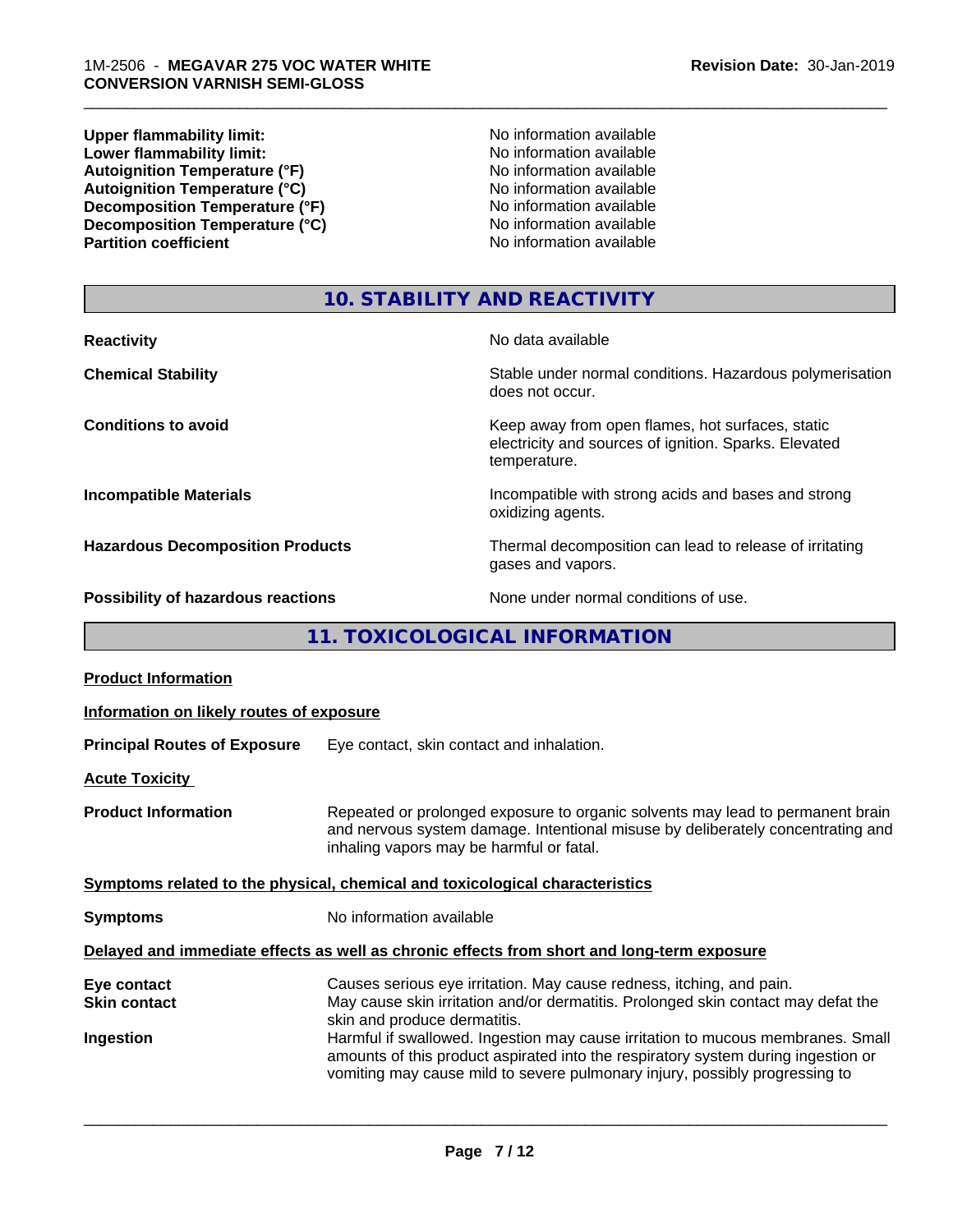|                               | death.                                                                            |
|-------------------------------|-----------------------------------------------------------------------------------|
| <b>Inhalation</b>             | Harmful by inhalation. High vapor / aerosol concentrations are irritating to the  |
|                               | eyes, nose, throat and lungs and may cause headaches, dizziness, drowsiness,      |
|                               | unconsciousness, and other central nervous system effects.                        |
| <b>Sensitization</b>          | No information available                                                          |
| <b>Neurological Effects</b>   | No information available.                                                         |
| <b>Mutagenic Effects</b>      | No information available.                                                         |
| <b>Reproductive Effects</b>   | May damage fertility or the unborn child.                                         |
| <b>Developmental Effects</b>  | No information available.                                                         |
| <b>Target organ effects</b>   | No information available.                                                         |
| STOT - repeated exposure      | Causes damage to organs through prolonged or repeated exposure if inhaled.        |
|                               | May cause disorder and damage to the. liver. kidney. spleen. blood.               |
| <b>STOT - single exposure</b> | May cause disorder and damage to the. Respiratory system. Central nervous         |
|                               | system.                                                                           |
| Other adverse effects         | No information available.                                                         |
| <b>Aspiration Hazard</b>      | May be harmful if swallowed and enters airways. Small amounts of this product     |
|                               | aspirated into the respiratory system during ingestion or vomiting may cause mild |
|                               | to severe pulmonary injury, possibly progressing to death.                        |
|                               |                                                                                   |

# **Numerical measures of toxicity**

**The following values are calculated based on chapter 3.1 of the GHS document**

| <b>ATEmix (oral)</b>                 | 9133 mg/ka  |
|--------------------------------------|-------------|
| <b>ATEmix (dermal)</b>               | 4685 mg/kg  |
| <b>ATEmix (inhalation-dust/mist)</b> | 132.8 ma/L  |
| <b>ATEmix (inhalation-vapor)</b>     | 1308.1 mg/L |

# **Component Information**

| Chemical name                        | Oral LD50             | Dermal LD50              | <b>Inhalation LC50</b>                |
|--------------------------------------|-----------------------|--------------------------|---------------------------------------|
| Acetone<br>67-64-1                   | $= 5800$ mg/kg (Rat)  |                          | $= 50100$ mg/m <sup>3</sup> (Rat) 8 h |
| 4-Chlorobenzotrifluoride<br>98-56-6  | $= 13$ g/kg (Rat)     | > 2 mL/kg (Rabbit)       | $= 33$ mg/L (Rat) 4 h                 |
| n-Butyl acetate<br>123-86-4          | $= 10768$ mg/kg (Rat) | $> 17600$ mg/kg (Rabbit) |                                       |
| cellulose, nitrate<br>9004-70-0      | 5 g/kg (Rat)          |                          |                                       |
| Butyl benzyl phthalate<br>85-68-7    | $= 2330$ mg/kg (Rat)  | $= 6700$ mg/kg (Rat)     | $> 6.7$ mg/L (Rat) 4 h                |
| Soybean oil, epoxidized<br>8013-07-8 | $= 40$ g/kg (Rat)     | > 20 mL/kg (Rabbit)      |                                       |
| 2,6-Dimethyl-4-Heptanone<br>108-83-8 | $= 5750$ mg/kg (Rat)  | $= 16$ g/kg (Rabbit)     | $> 2300$ ppm (Rat) 4 h                |
| Ethyl benzene<br>100-41-4            | $= 3500$ mg/kg (Rat)  | $= 15400$ mg/kg (Rabbit) | $= 17.2$ mg/L (Rat) 4 h               |
| Component                            |                       | Sensitization            |                                       |

n-Butyl acetate

 $123-86-4(5-10)$ 

 $\overline{\phantom{a}}$  ,  $\overline{\phantom{a}}$  ,  $\overline{\phantom{a}}$  ,  $\overline{\phantom{a}}$  ,  $\overline{\phantom{a}}$  ,  $\overline{\phantom{a}}$  ,  $\overline{\phantom{a}}$  ,  $\overline{\phantom{a}}$  ,  $\overline{\phantom{a}}$  ,  $\overline{\phantom{a}}$  ,  $\overline{\phantom{a}}$  ,  $\overline{\phantom{a}}$  ,  $\overline{\phantom{a}}$  ,  $\overline{\phantom{a}}$  ,  $\overline{\phantom{a}}$  ,  $\overline{\phantom{a}}$ 

non-sensitizing (guinea pig)

# **Carcinogenicity**

*The information below indicateswhether each agency has listed any ingredient as a carcinogen:.*

| Chem<br>name<br>ne<br>наг | IADC<br>INIV                                               | <b>NTP</b> | <b>OCU</b> |
|---------------------------|------------------------------------------------------------|------------|------------|
|                           | <br>റല<br>uman<br>'sın.<br><b>nur</b><br><u>_ _</u><br>. . |            |            |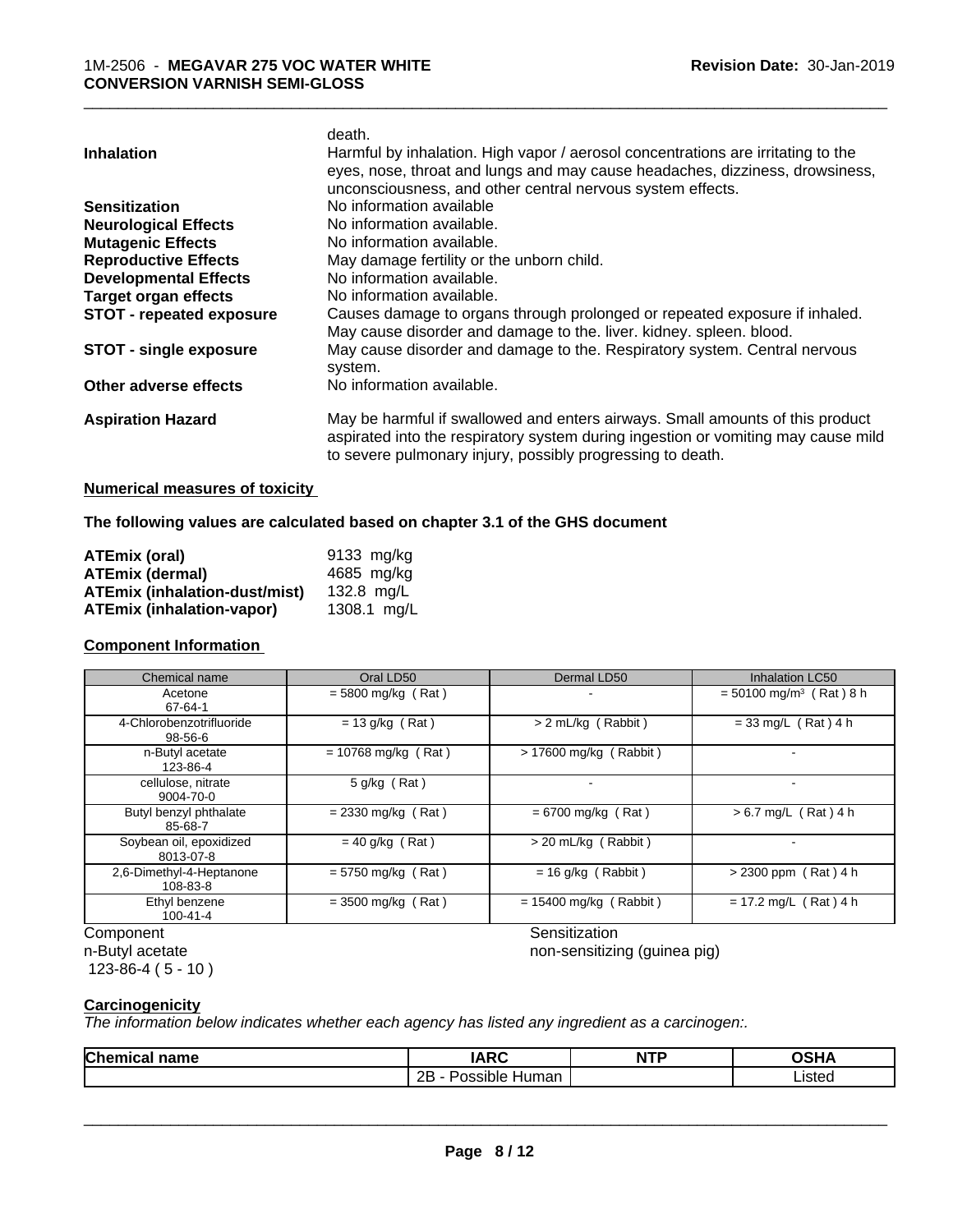| . .<br>-- |  |  |
|-----------|--|--|

# **Legend**

IARC - International Agency for Research on Cancer NTP - National Toxicity Program OSHA - Occupational Safety & Health Administration

**12. ECOLOGICAL INFORMATION**

# **Ecotoxicity Effects**

The environmental impact of this product has not been fully investigated.

# **Product Information**

# **Acute Toxicity to Fish**

No information available

# **Acute Toxicity to Aquatic Invertebrates**

No information available

# **Acute Toxicity to Aquatic Plants**

No information available

# **Persistence / Degradability**

No information available.

#### **Bioaccumulation**

There is no data for this product.

# **Mobility in Environmental Media**

No information available.

# **Ozone**

Not applicable

# **Component Information**

# **Acute Toxicity to Fish**

Acetone LC50: 8300 (Bluegill - 96 hr.) mg/L n-Butyl acetate LC50: 18 mg/L (Fathead Minnow - 96 hr.) Ethyl benzene LC50: 12.1 mg/L (Fathead Minnow - 96 hr.)

# **Acute Toxicity to Aquatic Invertebrates**

Acetone EC50: 12600 mg/L (Daphnia magna - 48 hr.) n-Butyl acetate EC50: 72.8 mg/L (Daphnia magna - 48 hr.) Ethyl benzene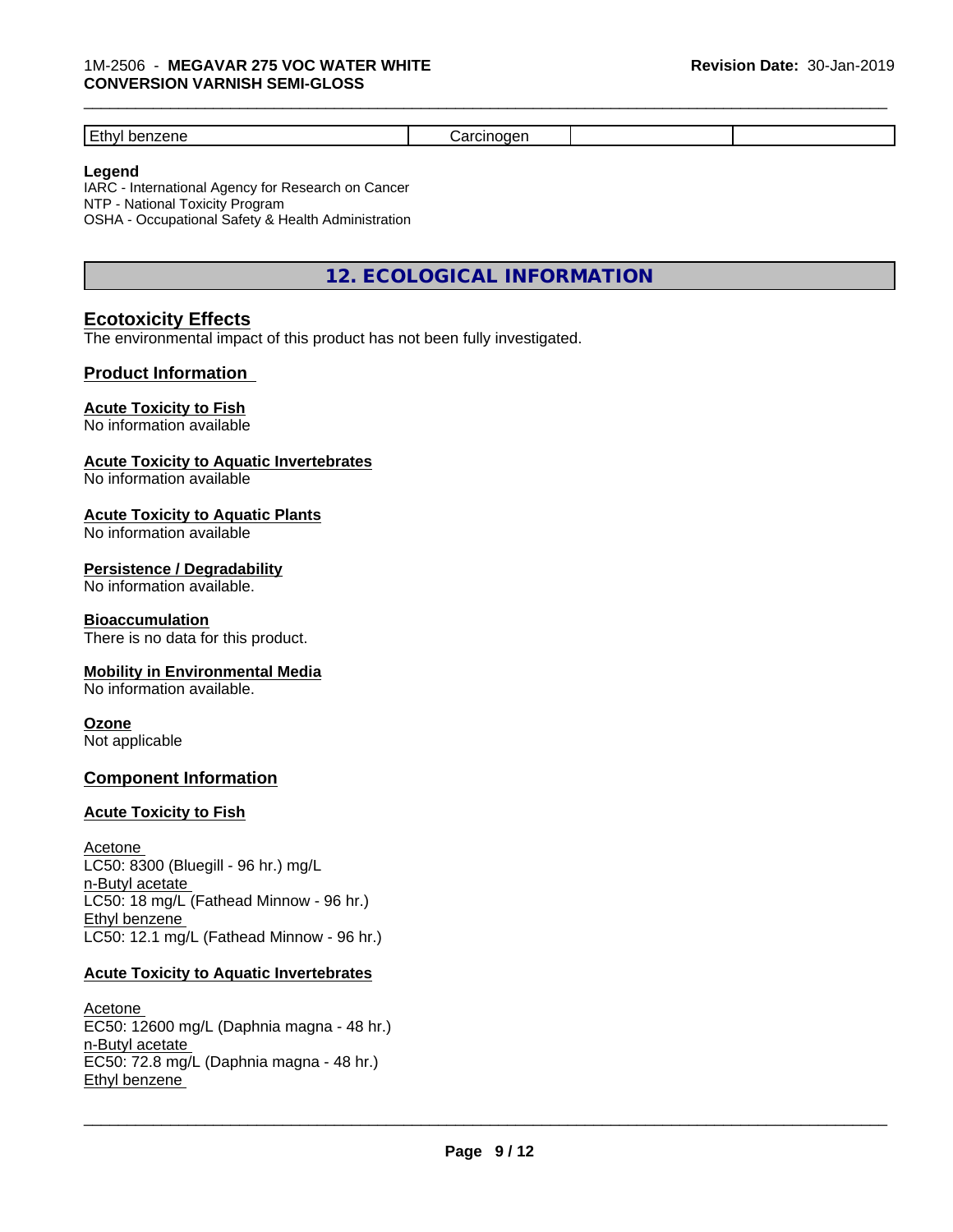EC50: 1.8 mg/L (Daphnia magna - 48 hr.)

# **Acute Toxicity to Aquatic Plants**

n-Butyl acetate EC50: 674.7 mg/L (Green algae (Scenedesmus subspicatus), 72 hrs.) Ethyl benzene EC50: 4.6 mg/L (Green algae (Scenedesmus subspicatus), 72 hrs.)

# **13. DISPOSAL CONSIDERATIONS**

\_\_\_\_\_\_\_\_\_\_\_\_\_\_\_\_\_\_\_\_\_\_\_\_\_\_\_\_\_\_\_\_\_\_\_\_\_\_\_\_\_\_\_\_\_\_\_\_\_\_\_\_\_\_\_\_\_\_\_\_\_\_\_\_\_\_\_\_\_\_\_\_\_\_\_\_\_\_\_\_\_\_\_\_\_\_\_\_\_\_\_\_\_

| <b>Waste Disposal Method</b>   | Dispose of in accordance with federal, state, and local regulations. Local<br>requirements may vary, consult your sanitation department or state-designated<br>environmental protection agency for more disposal options. |
|--------------------------------|---------------------------------------------------------------------------------------------------------------------------------------------------------------------------------------------------------------------------|
| <b>Empty Container Warning</b> | Emptied containers may retain product residue. Follow label warnings even after<br>container is emptied. Residual vapors may explode on ignition.                                                                         |

**14. TRANSPORT INFORMATION**

| <b>DOT</b><br><b>Proper Shipping Name</b><br><b>Hazard class</b><br>UN-No.<br><b>Packing Group</b><br><b>Description</b> | <b>PAINT</b><br>3<br>UN1263<br>Ш<br>UN1263, PAINT, 3, II |
|--------------------------------------------------------------------------------------------------------------------------|----------------------------------------------------------|
| <b>ICAO/IATA</b>                                                                                                         | Contact the preparer for further information.            |
| <b>IMDG / IMO</b>                                                                                                        | Contact the preparer for further information.            |
|                                                                                                                          | 15. REGULATORY INFORMATION                               |

# **International Inventories**

| <b>TSCA: United States</b> | Yes - All components are listed or exempt. |
|----------------------------|--------------------------------------------|
| <b>DSL: Canada</b>         | Yes - All components are listed or exempt. |

# **Federal Regulations**

| SARA 311/312 hazardous categorization |     |  |
|---------------------------------------|-----|--|
| Acute health hazard                   | Yes |  |
| Chronic Health Hazard                 | Yes |  |
| Fire hazard                           | Yes |  |
| Sudden release of pressure hazard     | Nο  |  |
| Reactive Hazard                       | No  |  |

# **SARA 313**

Section 313 of Title III of the Superfund Amendments and Reauthorization Act of 1986 (SARA). This product contains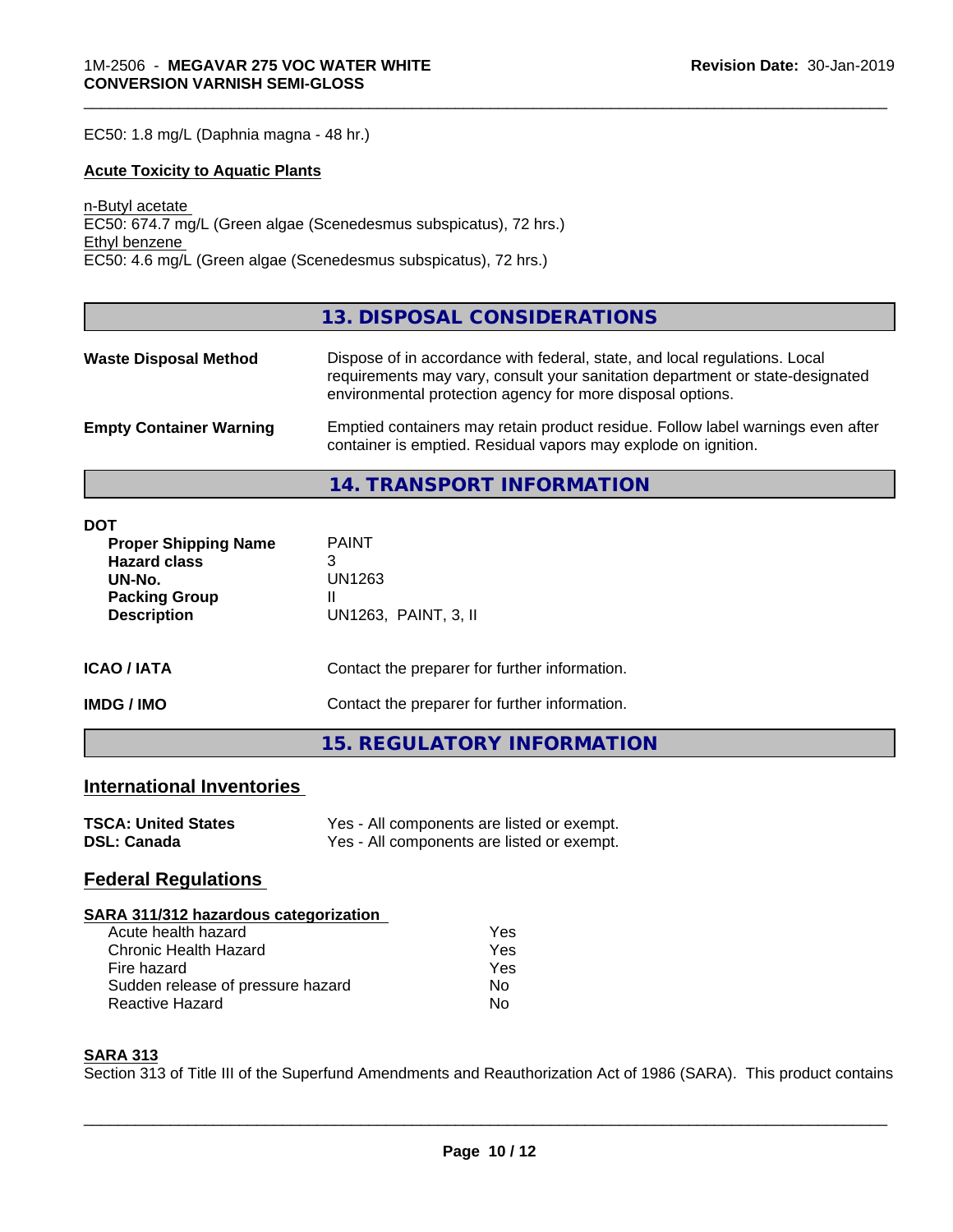a chemical or chemicals which are subject to the reporting requirements of the Act and Title 40 of the Code of Federal Regulations, Part 372:

| <b>Chemical name</b>                                                       | CAS No.        | Weight-%    | <b>CERCLA/SARA 313</b><br>(de minimis concentration) |
|----------------------------------------------------------------------------|----------------|-------------|------------------------------------------------------|
| Ethyl benzene                                                              | $100 - 41 - 4$ | $0.1 - 0.5$ |                                                      |
| Clean Air Act, Section 112 Hazardous Air Pollutants (HAPs) (see 40 CFR 61) |                |             |                                                      |
| This product contains the following HAPs:                                  |                |             |                                                      |

\_\_\_\_\_\_\_\_\_\_\_\_\_\_\_\_\_\_\_\_\_\_\_\_\_\_\_\_\_\_\_\_\_\_\_\_\_\_\_\_\_\_\_\_\_\_\_\_\_\_\_\_\_\_\_\_\_\_\_\_\_\_\_\_\_\_\_\_\_\_\_\_\_\_\_\_\_\_\_\_\_\_\_\_\_\_\_\_\_\_\_\_\_

| <b>Chemical name</b> | CAS No.  | Weight-%    | <b>Hazardous Air Pollutant</b> |
|----------------------|----------|-------------|--------------------------------|
|                      |          |             | (HAP)                          |
| Ethyl benzene        | 100-41-4 | $0.1 - 0.5$ | ∟isted                         |

# **US State Regulations**

#### **California Proposition 65**

**WARNING:** Cancer and Reproductive Harm– www.P65warnings.ca.gov

#### **State Right-to-Know**

| <b>Chemical name</b>     | <b>Massachusetts</b> | <b>New Jersey</b> | Pennsylvania |
|--------------------------|----------------------|-------------------|--------------|
| Acetone                  |                      |                   |              |
| 4-Chlorobenzotrifluoride |                      |                   |              |
| n-Butyl acetate          |                      |                   |              |
| cellulose, nitrate       |                      |                   |              |
| Butyl benzyl phthalate   |                      |                   |              |
| 2,6-Dimethyl-4-Heptanone |                      |                   |              |

#### **Legend**

X - Listed

# **16. OTHER INFORMATION**

**HMIS** - **Health:** 2\* **Flammability:** 3 **Reactivity:** 0 **PPE:** -

#### **HMIS Legend**

- 0 Minimal Hazard
- 1 Slight Hazard
- 2 Moderate Hazard
- 3 Serious Hazard
- 4 Severe Hazard
- \* Chronic Hazard

X - Consult your supervisor or S.O.P. for "Special" handling instructions.

*Note: The PPE rating has intentionally been left blank. Choose appropriate PPE that will protect employees from the hazards the material will present under the actual normal conditions of use.*

*Caution: HMISÒ ratings are based on a 0-4 rating scale, with 0 representing minimal hazards or risks, and 4 representing significant hazards or risks. Although HMISÒ ratings are not required on MSDSs under 29 CFR 1910.1200, the preparer, has chosen to provide them. HMISÒ ratings are to be used only in conjunction with a fully implemented HMISÒ program by workers who have received appropriate HMISÒ training. HMISÒ is a registered trade and service mark of the NPCA. HMISÒ materials may be purchased exclusively from J. J. Keller (800) 327-6868.*